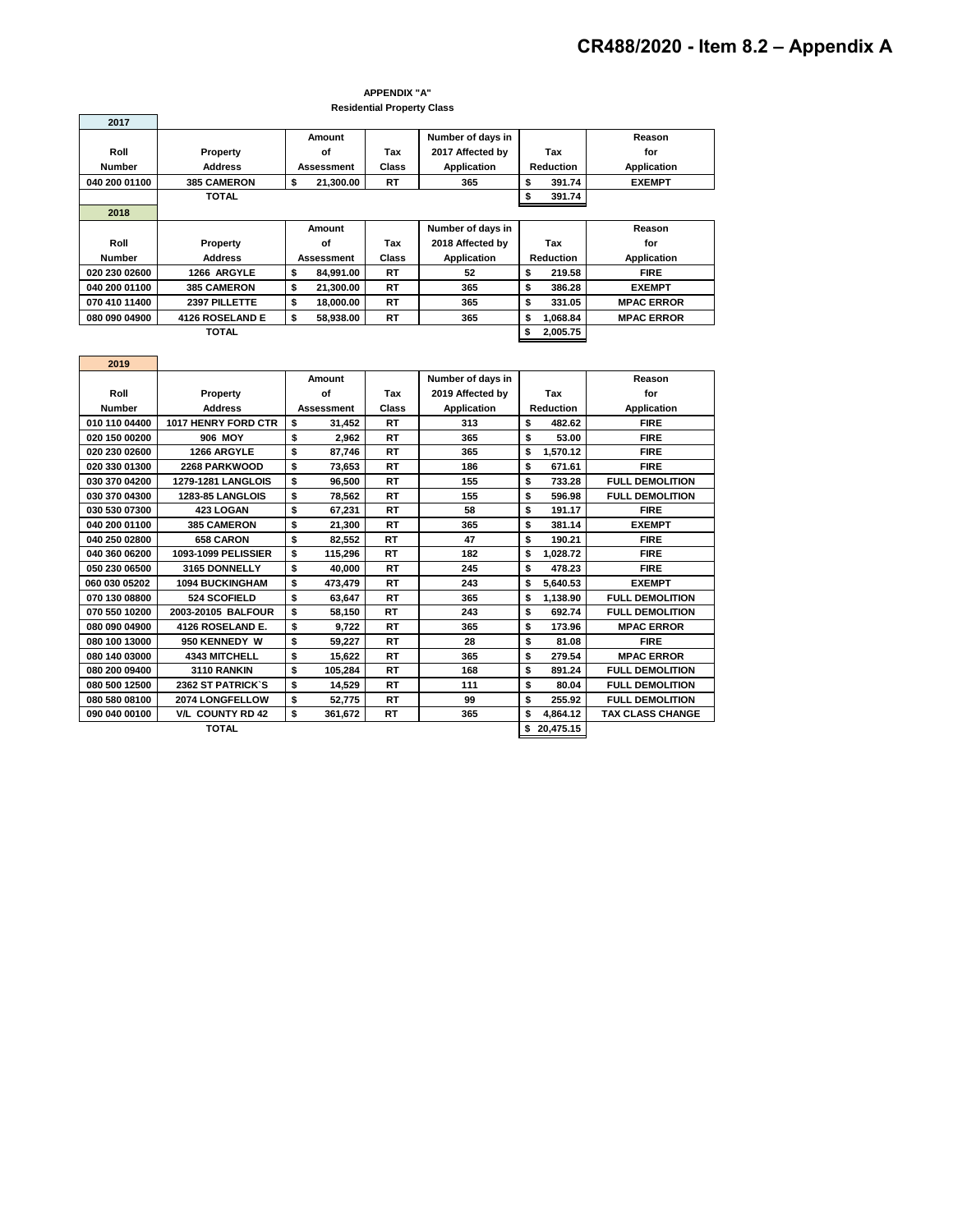**APPENDIX "B" Business Class - Commercial / Industrial / Multi-Residential**

| 2017          |                             |                             |              |                    |           |                  |                         |  |
|---------------|-----------------------------|-----------------------------|--------------|--------------------|-----------|------------------|-------------------------|--|
|               |                             | Amount<br>Number of days in |              |                    |           |                  | Reason                  |  |
| Roll          | Property                    | of                          | Tax          | 2017 Affected by   |           | <b>Tax</b>       | for                     |  |
| <b>Number</b> | <b>Address</b>              | <b>Assessment</b>           | Class        | <b>Application</b> |           | Reduction        | Application             |  |
| 020 010 00800 | 298 WALKER RD               | \$<br>345,000               | CT/CU        | 365                | \$        | 14,239.77        | <b>FULL DEMOLITION</b>  |  |
|               | <b>TOTAL</b>                |                             |              | \$                 | 14,239.77 |                  |                         |  |
|               |                             |                             |              |                    |           |                  |                         |  |
| 2018          |                             |                             |              |                    |           |                  |                         |  |
|               |                             | Amount                      |              | Number of days in  |           |                  | Reason                  |  |
| Roll          | Property                    | of                          | Tax          | 2018 Affected by   |           | <b>Tax</b>       | for                     |  |
| <b>Number</b> | <b>Address</b>              | <b>Assessment</b>           | Class        | <b>Application</b> |           | Reduction        | <b>Application</b>      |  |
| 020 010 00800 | 298 WALKER RD               | \$<br>392.001               | CT/CU        | 365                | \$        | 13.987.18        | <b>FULL DEMOLITION</b>  |  |
| 020 350 03500 | 1525-1545 TECUMSEH E.       | \$<br>219,000               | <b>CT</b>    | 25                 | \$        | 698.66           | <b>FIRE</b>             |  |
|               | <b>TOTAL</b>                |                             |              |                    | \$        | 14,685.84        |                         |  |
|               |                             |                             |              |                    |           |                  |                         |  |
| 2019          |                             |                             |              |                    |           |                  |                         |  |
|               |                             | Amount                      |              | Number of days in  |           |                  | Reason                  |  |
| Roll          | Property                    | of                          | Tax          | 2019 Affected by   |           | Tax              | for                     |  |
| Number        | <b>Address</b>              | <b>Assessment</b>           | <b>Class</b> | <b>Application</b> |           | <b>Reduction</b> | <b>Application</b>      |  |
| 010 160 01100 | <b>1409 DROUILLARD</b>      | \$<br>52.805                | RT/CT        | 365                | \$        | 1.560.00         | <b>FIRE</b>             |  |
| 020 040 06800 | <b>1361-1381 ASSUMPTION</b> | \$<br>522.750               | MТ           | 348                | \$        | 17,034.35        | <b>EXEMPT</b>           |  |
| 020 230 11202 |                             |                             |              |                    |           |                  |                         |  |
|               | <b>1275 WALKER</b>          | \$<br>191.350               | <b>ST</b>    | 194                | \$        | 4.655.23         | <b>EXEMPT</b>           |  |
| 020 230 11202 | 1275 WALKER                 | \$<br>155,403               | <b>CT</b>    | 194                | \$        | 3.780.70         | <b>EXEMPT</b>           |  |
| 030 510 01600 | <b>695 TECUMSEH E</b>       | \$<br>229.800               | IT           | 334                | \$        | 1.025.82         | <b>TAX CLASS CHANGE</b> |  |
| 040 020 00100 | <b>245 WINDSOR</b>          | \$<br>49.331                | CP/DP        | 365                | \$        | 637.00           | <b>TAX CLASS CHANGE</b> |  |
| 040 020 02800 | <b>110 PARK W.</b>          | \$<br>52,575                | <b>CP</b>    | 365                | \$        | 678.22           | <b>TAX CLASS CHANGE</b> |  |
| 040 540 04800 | <b>1568 OUELLETTE</b>       | \$<br>230,030               | <b>CT</b>    | 365                | \$        | 2,128.28         | <b>FULL DEMOLITION</b>  |  |
| 050 240 03100 | 700 BROCK                   | \$<br>58.475                | <b>CT</b>    | 202                | \$        | 902.04           | <b>TAX CLASS CHANGE</b> |  |
| 060 300 21300 | <b>1245 LAUZON</b>          | \$<br>618,750               | CT/CU        | 264                | \$        | 12,377.28        | <b>TAX CLASS CHANGE</b> |  |
| 060 300 23700 | 1621-1665 LAUZON            | \$                          | CT/CU        | 74                 | \$        |                  | <b>FULL DEMOLITION</b>  |  |
| 070 301 03500 | 3403 ST ETIENNE             | \$<br>552,750               | <b>CT</b>    | 61                 | \$        | 4,228.33         | <b>EXEMPT</b>           |  |
| 070 310 00301 | 2695 BERNARD                | \$<br>609,750               | <b>CT</b>    | 152                | \$        | 8,391.48         | <b>TAX CLASS CHANGE</b> |  |
| 070 350 01100 | 0 CADILLAC                  | \$<br>92,500                | <b>CT</b>    | 365                | \$        | 3,485.87         | <b>TAX CLASS CHANGE</b> |  |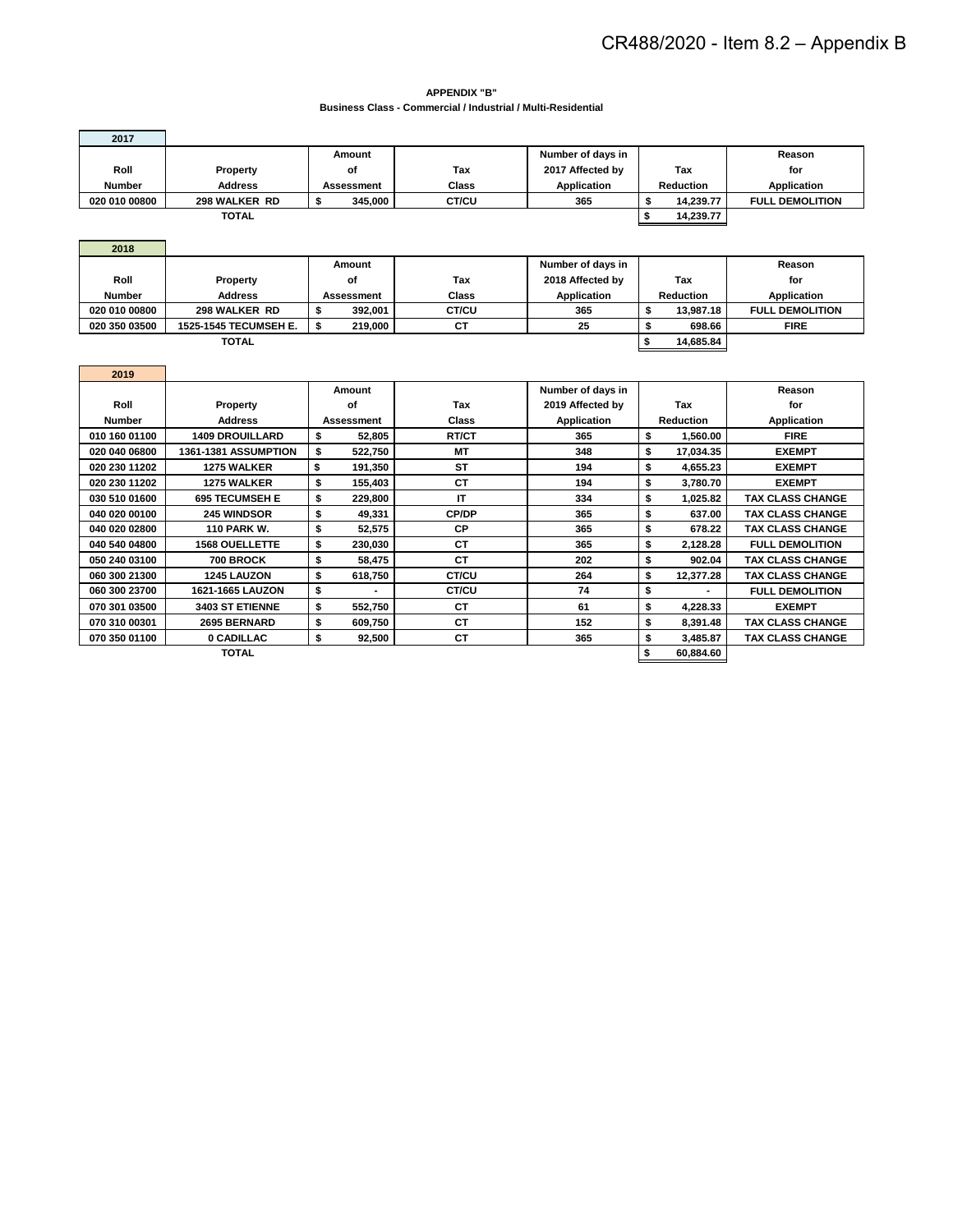## **APPENDIX "C"**

**City of Windsor Owned** 

| 2019          |                      |                   |                             |                   |                  |           |                         |  |
|---------------|----------------------|-------------------|-----------------------------|-------------------|------------------|-----------|-------------------------|--|
|               |                      | Amount            |                             | Number of days in |                  |           | Reason                  |  |
| Roll          | <b>Property</b>      | οf                | Tax                         | 2019 Affected by  |                  | Tax       | for                     |  |
| <b>Number</b> | <b>Address</b>       | <b>Assessment</b> | Application<br><b>Class</b> |                   | <b>Reduction</b> |           | Application             |  |
| 050 170 06300 | <b>4365 SANDWICH</b> | 44,857            | ΙT                          | 216               | æ                | 5,923.19  | <b>TAX CLASS CHANGE</b> |  |
| 070 100 00200 | 3803 HOLBURN         | 163,000.00        | <b>RT</b>                   | 333               | Φ                | 2.735.49  | <b>EXEMPT</b>           |  |
| 080 840 32500 | 0 G N BOOTH DR       | 104,650           | IT                          | 216               | Φ                | 3,138.53  | <b>EXEMPT</b>           |  |
| 090 040 03402 | 0 EC ROW E           | 609,000           | <b>CT</b>                   | 184               | Φ                | 14,052.24 | <b>EXEMPT</b>           |  |
| 090 040 03502 | 0 EC ROW E           | 313,900           | <b>CT</b>                   | 184               |                  | 7.243.02  | <b>EXEMPT</b>           |  |
|               | <b>TOTAL</b>         |                   |                             |                   |                  | 33,092.47 |                         |  |